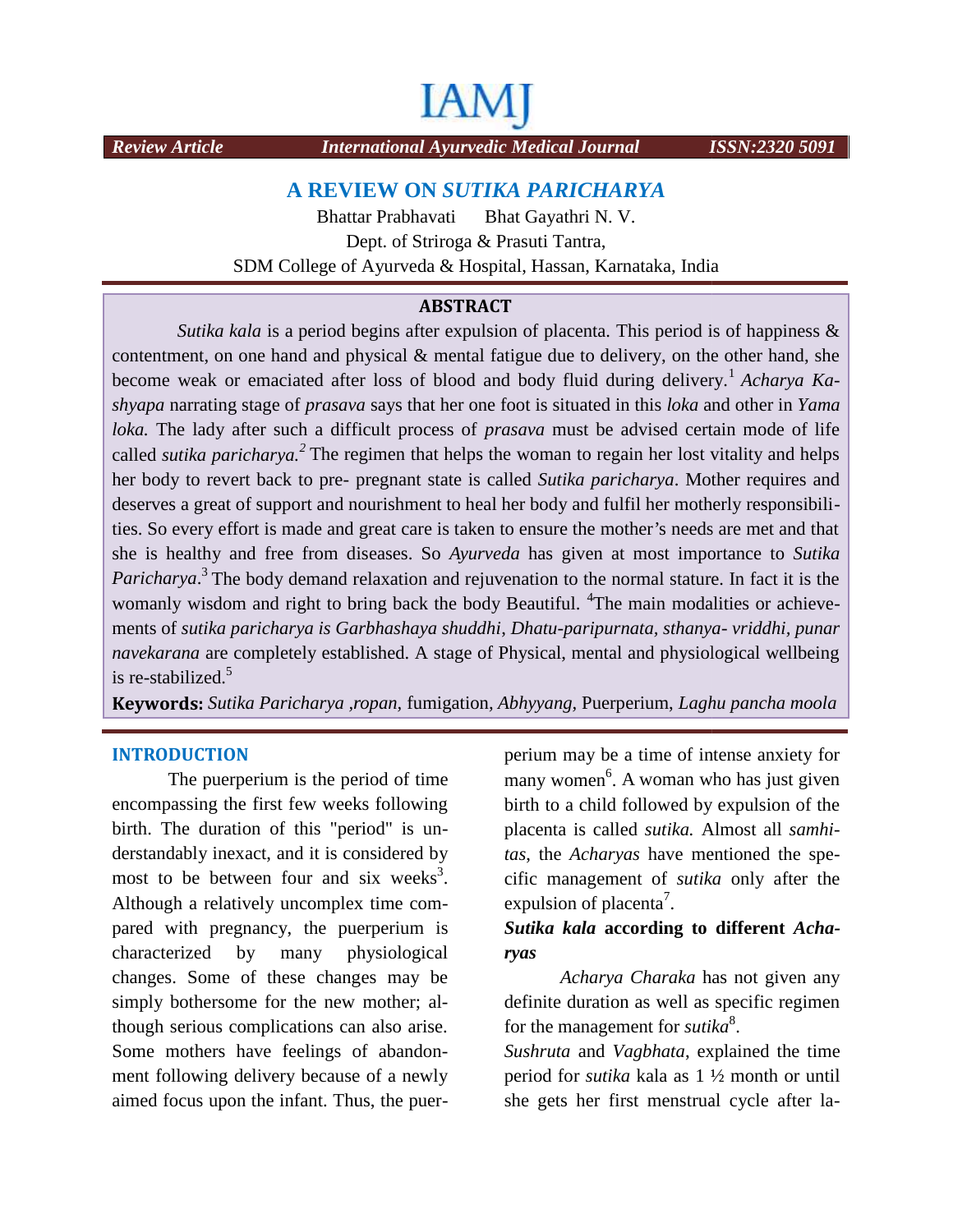bour and in case of *mudha- garbh*a, four month time period can be considered as *sutika kala.* 9,10

*Kashyapa* explained the *sutika kala* for six months as the *dhatus* will resume to their original state by this time and after analyzing the status of *dosha* and *dhatu* only the treatment pattern should be considered $^2$ .

*Bhavaprakasha* and *Yogaratnakara* de scribes *sutika kala* either after 1 ½ months or after restoration of menstrual cycle and after that she can free from diet regimen. In case of complicated labour only after subsi dence of complications she should be free from regimen. $^{11, 12}$ 

During this period she should started her normal diet slowly in 10-12 days, the diet and drugs mentioned by *Ayurvedic Acharyas* helps the women to restore her vitality and vigor that was lost during the process of delivery.

### *Sutika paricharya* **includes following** *Ahara* **and** *Aoushadas* **External administration Aim**

- To relieve the exhaustion of labour.
- To heal laceration in the external genital organ.
- To dis-infect the birth canal.
- *1. Balataila Abhayanga*

2. *Yoni – snehana* puerperal woman should sit over small chair covered with leather bag filled with hot *Balataila, sudation* in *yoni* by oleo prepared with *Priyangu* etc drug.

3. *Swedana* in *yoni* is executed with *kri shara* prepared by using *priyangwadigana* drugs.

4. After proper *swedana* is accomplished, hot water bath followed by rest is advised.

*5.* Fumigation with powered *kushtha, agaru, guggulu* mixed with *ghrita.*3,13

## **Internal administration**

# **Aim**

- To restore the strength.
- To accelerate the involution process.
- To improve her immunity.
- To improve lactation.

1. *Manda - sevana*, considering her strength and digestive power the *manda* should be administered.

2. *Yavagu* prepared with little amount of *sneha* and powdered *pippali* and *nagara* should be given

3. *Snehayukt ayavagu sevana – yavagu* containing sufficient quantity of *sneha* and *lavan* should be given.

4. *Pippali, Pippalimoola, Chavya ,Chitraka, Srrinabera churna* with *ghrita* or hot jag gary should be given.

5. Decoction of *Lagu pancha moola* and *Vatahara* plants orally.

6. Rice *gruel* prepared with *Vidarigandadhi gana* of drugs or milk, regimen should be followed 3,5,7 days.

7. After 12 nights, use of meat soup of wild animals, besides oil *ghrita*, decoction pre pared with *Jivaniya, Brimhaniya*, *Madhur* and *vatahara* drugs should be used for massage, irrigation and bathing.<sup>2,3,13</sup>

8. Agreeable diet and drinks should be given up to 1 month. $3,9,2$ 

### **Benefits of steps followed in** *SutikaPari charya*

*Abhayanga***-** *Ahhayanga* includes pressure points they correspond remarkably with the anatomical position of lymph nodes, this technique is pointed towards increasing lymph flow in the skin as well as lymph movement in the larger lymphatic vessels and lymph nodes in the body.

Lymph contains great number of lymphocytes which are responsible for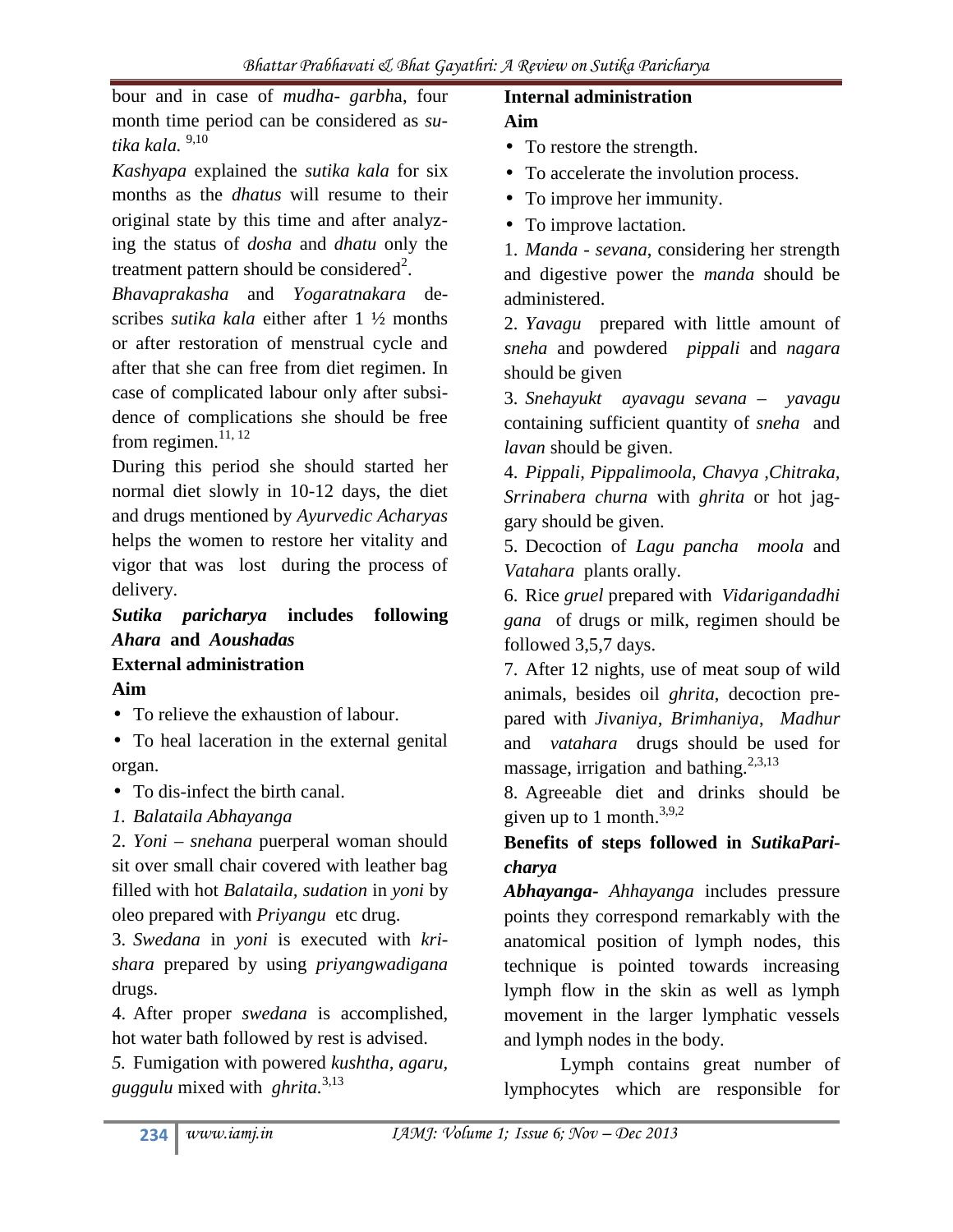maintaining the body's circulatory immu nological resistance.

- 1. *Abhayanga* reduces edema and swelling.
- 2. Lymphatic massage relives sore mus cles.
- 3. Strengthens lungs, intestine and vital or gans for proper functioning.
- 4. Aids body in using fat deposition.
- 5. Improve skin, soothes nerves and pulse to function properly.<sup>14,15</sup>

**Hot fomentation of yoni** - It helps in relieving pain and inflammation due to local tear during labour or due to episiotomy and helps in early healing.

**Healing** - By increasing blood flow of local area through vasodilation, the leucocytes and macrophages reach the damaged tissue in more quantity and enhances repair.

**Edema -** By vasodilation pressure of intra vascular compartment decreases and fluid from extra vascular compartment moves by pressure gradient to intravascular compart ment and it flows out of the area by blood stream.

**Pain –** By reducing edema, tension, on the nerve endings diminishes and pain relieves. $3,15$ 

**Hot water bath** – It is evident that mainten ance of hygiene is necessary during puer peral period to prevent infection of traumatized genitalia and cross infection to neo nate.<sup>17</sup>

**Fumigation with** *Kusta, Guggulu* **and** *Aguru -* These drugs have essential volatile oil which have strong antiseptic and disinfectant properties. $^{3,12}$ 

**Decoction of** *Laghupanchamoola* **drugs -** These drugs have digestive, diuretic, antiinflammatory and antiseptic properties. So helpful in a tony of bladder during postpartum period and also for diuresis of accumulated fluid in body during pregnancy.<sup>9,3,17</sup>

*Panchakola* **with** *Ghrita* **or jaggary -** *Pan chakola* drugs have antipyretic, appetizer, utero-tonic, antibacterial, antifungal, and act as analgesic. *Ghrita* being *yogvahi* enhances the properties of *panchakola* by balancing its *ruksa* and *tiksana* properties.<sup>9,3</sup>

**Rice gruel prepared with** *Vidaryadigana* **and milk–** These drugs are *Rasayana*, helps the woman to recover in puerperal period<sup>3</sup>.

**Liquid diet like yavagu –** Liquid diet is easily assimilable, quenches thirst, diuretic helpful in puerperium. $9,3$ 

**Meat soup of wild animals besides decoction of** *Jivaniya, Brimhaniya* **and** *Madhura* **drugs -** Meat is an excellent source of iron, Vitamins, essential amino acids and trace elements. *Madhura, brimhaniya* drugs are anabolic and helpful to recover maternal system from stress and strain of labour and help in galactogenesis and enhance the property of maternal milk.<sup>2,3,9</sup>

### **DISCUSSION**

There are ample changes occurring in *garbhavastha*, *prasavastha,* the *chala do shas*, *kleda, raktha nisruthi, dhatu kshyata* and *shunyata* of her body after a stage of *sukha prasava,* makes *sutika abala* and more prone to get *vata* vitiating disorder. The delicateness of her body makes the ne cessity of particular mode of life in order to attain her health and rejuvenate her body.<sup>15</sup>

The *sutika kala* or duration mentioned for all the above said dietic regimen is *adhyardha-masa*, it is minimum needed period where the lady must follow particular mode of life. $3,15$ 

The *sama dosha, sama agni, sama dhatu mala kriya* is attained by following *sutika paricharya*. And helps in the proper formation of the *Dhatus*, increasing *agni,* proper *excretion* of *mala, mutra* and *dusta*